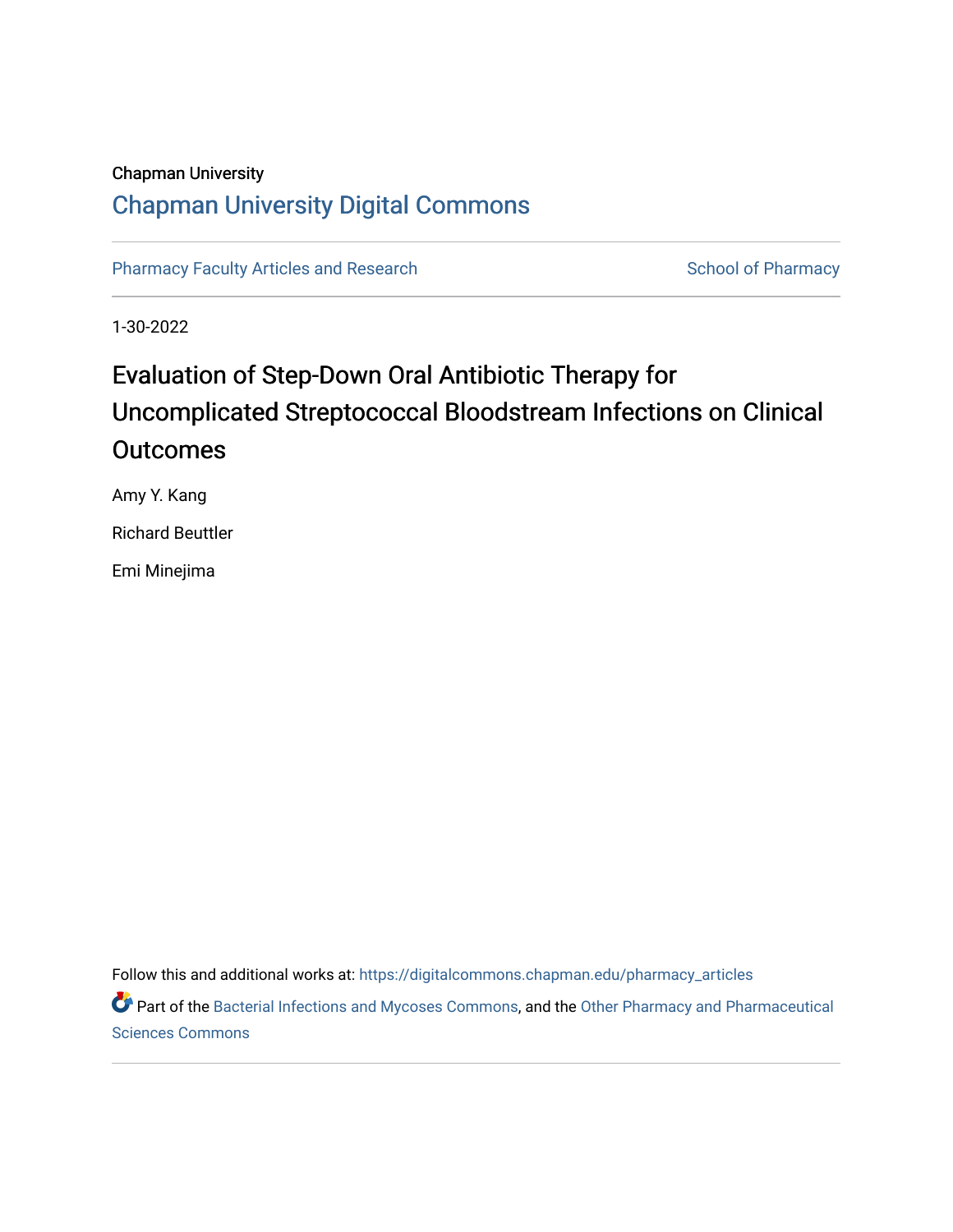# Evaluation of Step-Down Oral Antibiotic Therapy for Uncomplicated Streptococcal Bloodstream Infections on Clinical Outcomes

# **Comments**

This article was originally published in Therapeutic Advances in Infectious Disease, volume 9, in 2022. <https://doi.org/10.1177/20499361211073248>

### Creative Commons License



This work is licensed under a [Creative Commons Attribution-Noncommercial 4.0 License](https://creativecommons.org/licenses/by-nc/4.0/) 

Copyright The authors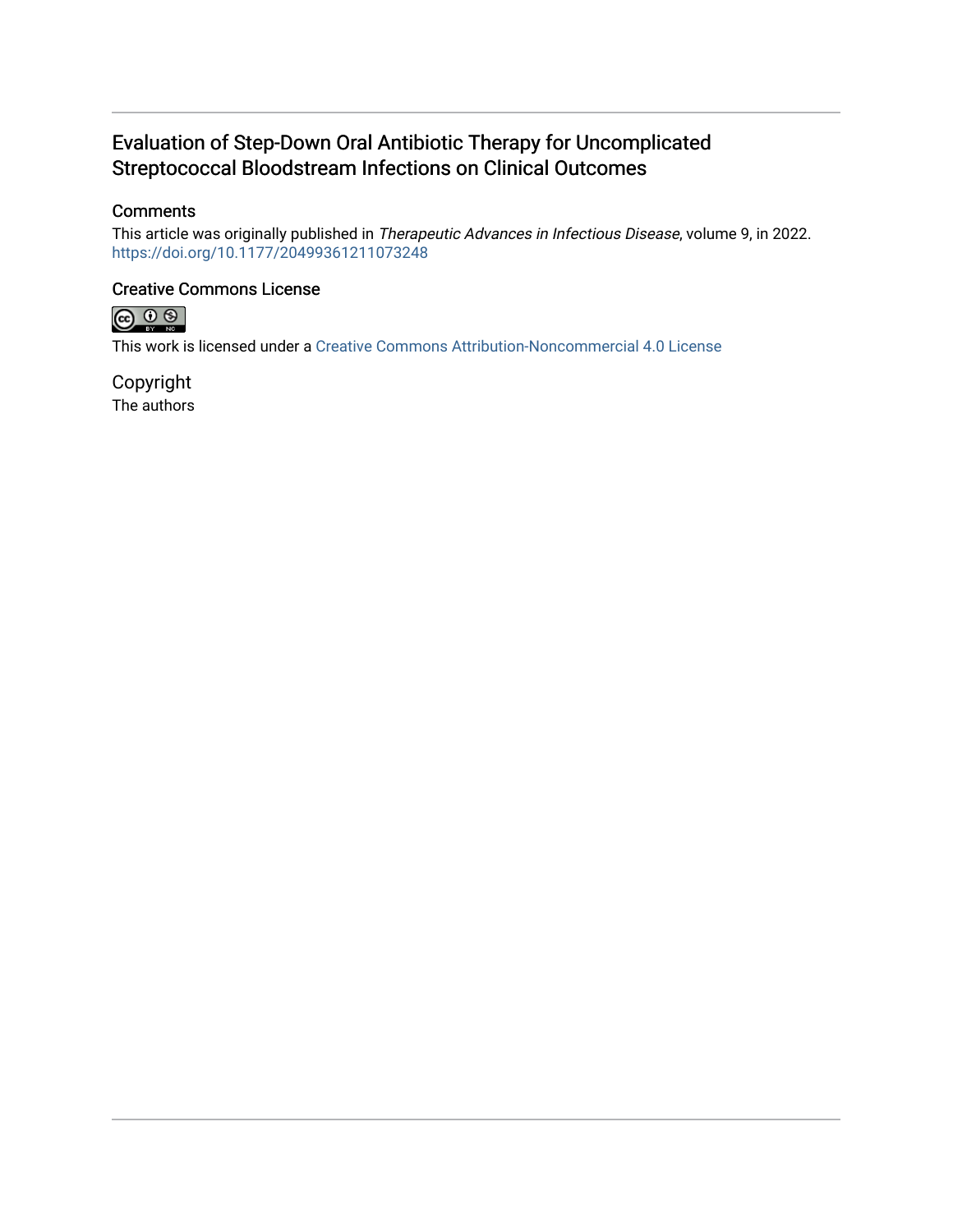*Ther Adv Infectious Dis*

DOI: 10.1177/ 2022, Vol. 9: 1–12

© The Author(s), 2022. Article reuse guidelines: [sagepub.com/journals](https://uk.sagepub.com/en-gb/journals-permissions)[permissions](https://uk.sagepub.com/en-gb/journals-permissions)

20499361221073248

# **therapy for uncomplicated streptococcal bloodstream infections on clinical outcomes**

**Evaluation of step-down oral antibiotic** 

# **Amy Kang , Richard Beuttler and Emi Minejima**

#### *Abstract*

**Background:** Despite the severity and frequency of streptococcal bloodstream infections (BSIs), the effectiveness of oral definitive therapy remains unknown. The objective of this study was to evaluate the clinical outcomes of step-down oral antibiotics for the treatment of uncomplicated streptococcal BSIs.

**Methods:** In this retrospective cohort study, adult patients admitted with uncomplicated streptococcal BSI between June 2015 and June 2017 were included. Patients were excluded if they received  $\leq 48$  h of antibiotic therapy; therapy was started  $\geq 48$  h after first positive culture; had complicated infections of endocarditis, bone and joint infections, or central nervous system infections; Pitt bacteremia score (PBS) $\geq 4$ ; or failed to respond to effective therapy necessitating continued intravenous (IV) therapy. Patients were grouped by receipt of step-down oral antibiotic therapy (PO group) *versus* continued IV therapy (IV group). Outcomes included hospital length of stay (LOS), 30-day recurrence of BSI, 30-day readmission, 30-day all-cause mortality, and catheter-related or drug-related adverse events (AEs). **Results:** Of 244 patients included, 40% received step-down oral therapy (*n*=98). Overall, the most common source of BSI was pneumonia (22%), followed by skin and soft tissue infections (SSTI) (18%). Severity of illness measured by intensive care unit (ICU) admission and PBS was similar. The IV group had significantly longer LOS [median 10 (interquartile range [IQR] = 5–

21) *versus* 5 (4–6) days, *p*<0.01] compared with the PO group. BSI recurrence, readmission, all-cause mortality within 30 days, and AEs were similar between the groups  $(p = n_s)$ . **Conclusion:** In uncomplicated streptococcal BSI, patients treated with step-down oral antibiotic therapy had significantly shorter LOS compared with continued IV therapy without compromise of clinical outcomes.

*Keywords:* oral definitive therapy, oral step-down therapy, uncomplicated streptococcal bloodstream infections

Received: 17 May 2021; revised manuscript accepted: 21 December 2021.

#### **Introduction**

Streptococcal bloodstream infections (BSIs) contribute to significant healthcare burden and are the third most frequent cause of BSIs in population-based studies, $1$  with a case-fatality rate as high as  $22\%$ .<sup>2</sup> Prompt initiation of effective antimicrobial therapy for BSIs is known to be important for survival.3 BSIs have been traditionally treated with intravenous (IV) antimicrobial therapy with durations of 1 to 6 weeks depending on the complexity.4 The IV route has historically been favored over oral therapy due to possible variability in drug absorption from oral administration leading to subtherapeutic plasma concentrations, ultimately resulting in poor infection-related outcomes. Prolonged durations of IV therapy, however, can be economically and logistically challenging in the outpatient setting.

Correspondence to: **Emi Minejima**

Department of Clinical Pharmacy, School of Pharmacy, University of Southern California, Los Angeles, CA, USA Department of Pharmacy, LAC+USC Medical Center, PSC B15-B Health Sciences Campus, 90089-9121, Los Angeles, CA, USA **[minejima@usc.edu](mailto:minejima@usc.edu)**

**Amy Kang** Department of Pharmacy Practice, School of Pharmacy, Chapman University, Irvine, CA, USA Department of Pharmacy, Harbor-UCLA Medical Center, Torrance, CA, USA

The Lundquist Institute, Torrance, CA, USA

#### **Richard Beuttler**

Department of Pharmacy Practice, School of Pharmacy, Chapman University, Irvine, CA, USA

[journals.sagepub.com/home/tai](https://journals.sagepub.com/home/tai) 1

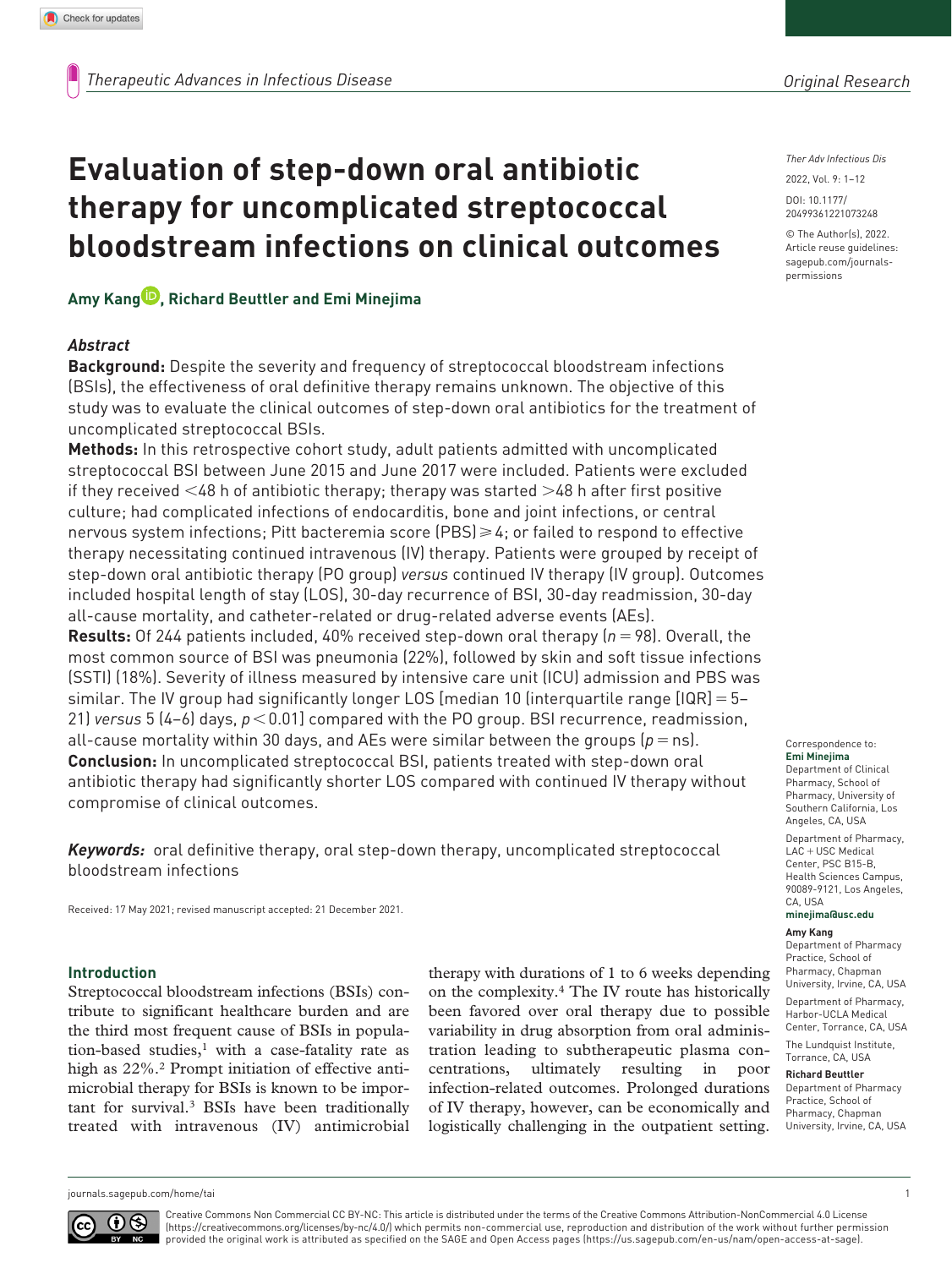Prior studies have shown those who need IV antibiotic therapy often require longer hospital stays,<sup>5</sup> which can lead to increased healthcare costs, higher risk for hospital-acquired complications, and suboptimal healthcare utilization.<sup>6</sup> In addition, patients report their preference for oral therapy over IV therapy in the outpatient setting.7 Outpatient parenteral therapy (OPAT) carries risks, including venous thromboembolism and line-associated BSIs,<sup>8,9</sup> which can ultimately result in therapy interruption, additional antibiotic use, patient inconvenience, and hospital readmissions.10

Given these possible risks and negative outcomes, there has been increasing interest in using oral definitive therapy for the treatment of BSIs. Prior studies have demonstrated step-down oral therapy in comparison with continued IV therapy to be effective and well tolerated for patients with gram-negative rod BSI secondary to Enterobacterales $11$  as well as gram-positive cocci BSI.<sup>12</sup> The outcomes of oral step-down therapy, however, have been mixed in *Staphylococcus aureus* BSI, with certain studies showing increased risk for treatment failure especially with severe methicillin resistant *S. aureus* infections.13–15

Despite the aforementioned studies demonstrating the effectiveness of oral therapy for organismspecific BSIs, less is known on the outcomes of step-down oral therapy for streptococcal BSI. As uncomplicated BSI has a lower probability of treatment failure and infection relapse in comparison with complicated BSI,<sup>16</sup> the focus of this study was narrowed to uncomplicated BSI. We hypothesized that the use of step-down oral therapy in comparison with continued IV therapy for uncomplicated streptococcal BSI would have similar clinical outcomes without compromising safety.

# **Methods**

## *Study design, setting, and patient population*

This was a retrospective single-center cohort study conducted at a 600-bed county, teaching hospital located in Los Angeles, California. Approval of the study protocol was obtained from the institutional review board at the University of Southern California. Microbiology reports were screened between June 2015 and June 2017 for

growth of *Streptococcus* in one or more blood cultures. Inclusion criteria were (1) age  $\geq$  18 years old, (2) inpatient admission, and (3) receipt of  $\geq$  48 h of effective IV or oral antibiotic therapy during the hospital admission. Blood cultures from the emergency department were reviewed and accounted for only if patients were admitted to the hospital. Polymicrobial cultures, defined as isolation of at least two different organisms from the same blood culture, were included. Patients were excluded if (1) there was  $\geq 48$  h delay in initiating effective antimicrobial therapy, (2) the infection was deemed complicated, (3) patients failed to respond to the effective therapy necessitating the prolongation of IV therapy due to the lack of infection resolution based on the treating physician's assessment, or (4) medical charts were unavailable for review.

Patients were grouped by those who were treated solely with IV antibiotics throughout the treatment duration (IV group) and those who were switched to the oral route after an initial course of IV antibiotic therapy (PO group). A minimal duration of IV therapy prior to switching to oral therapy was not required in the PO group. The two groups (IV and PO groups) were compared for demographics, clinical course, and treatment outcomes. All antibiotic doses were administered based on the institutional dosing guidelines and individualized to the patient's renal function.

Streptococcal BSI was defined as the isolation of *Streptococcus* in one or more blood culture in association with the clinical features of BSI and/ or sepsis. Uncomplicated BSI was defined as follows: having follow-up blood cultures that were negative by day 4 or if repeated blood cultures were considered unnecessary by the treating clinician; no evidence of metastatic foci or complicated infection, including endocarditis, bone and joint infections, and/or central nervous system infections;13 and an initial Pitt bacteremia score (PBS) of less than 4.17 Patients with myositis or necrotizing soft tissue infections as the source of BSI were included. Diagnosis of endocarditis was based on physician documentation in the medical chart. PBS cutoff of 4 was selected based on prior findings that the relative risk for mortality was approximately fivefold higher in patients with PBS of 4 or more compared with the patients with PBS of less than 4 for *S. aureus* BSI.18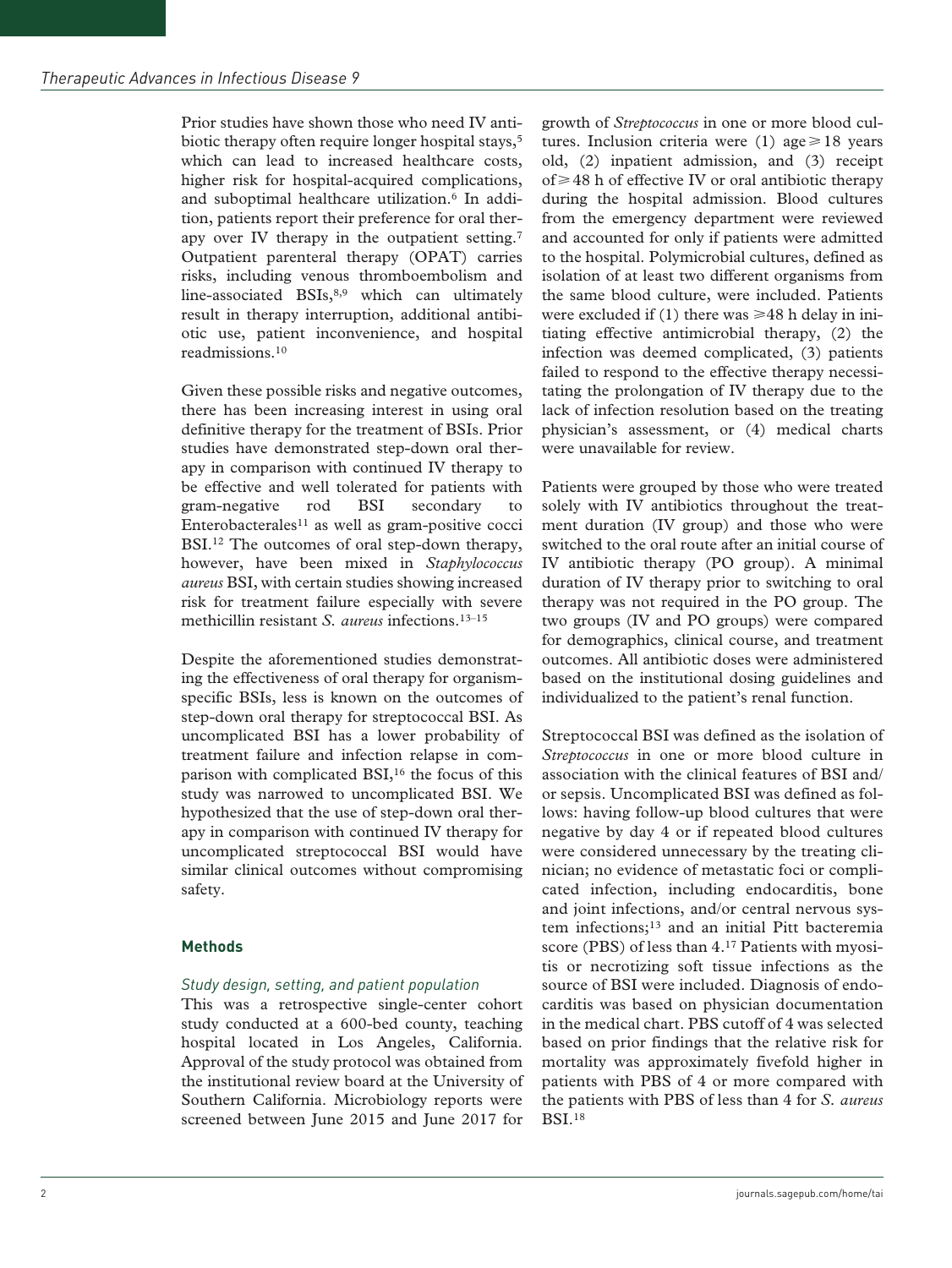Nosocomial BSI was defined as having the first positive blood culture 48 h or more after the date of admission.19 Otherwise, BSI was considered community acquired. The source of BSI was determined based on the isolation of *Streptococcus* from the site of entry or as documented in the medical chart by the treating physician. Co-infections were defined as concurrent infections with a different organism than the BSI requiring antibiotic therapy. Effective antimicrobial therapy was defined as demonstrating *in vitro* activity against the streptococcal isolate based on Clinical and Laboratory Standards Institute (CLSI) criteria and receiving an appropriate dose of the drug. The institutional microbiology lab routinely performs and reports the susceptibility testing for beta-hemolytic *Streptococcus* spp, viridian group *Streptococci*, and *Streptococcus pneumoniae* isolated from blood cultures in the electronic medical record.

#### *Study outcomes*

The outcome measures were hospital length of stay (LOS), 30-day recurrence of BSI, 30-day hospital readmission, 30-day all-cause mortality, and catheter-related and/or drug-related adverse events (AEs). Recurrence of BSI was defined as growth of the same organism as the initial BSI. Thirty-day recurrence of BSI, 30-day readmission, and 30-day all-cause mortality were assessed within 30 days after the end of therapy. Adverse events were evaluated by reviewing the electronic medical record for patient complaints, physical examination, and laboratory test abnormalities. Adverse events were considered serious if the event resulted in death, required hospitalization, or caused permanent disability.

#### *Statistical analysis*

Statistical analysis was performed utilizing chisquare test or Fisher's exact test for categorical variables and Student's *t* test or Mann–Whitney test for continuous variables. A logistic regression model was used to estimate the odds ratios (ORs) and 95% confidence intervals (CIs) for predicting risk factors associated with 30-day hospital readmission. For the logistic regression model, a likelihood ratio test was used to compare models with and without each variable to determine whether that variable significantly improved the model.<sup>20</sup> A partial least squares regression model was used

for LOS to determine the factors that contributed the most. This model was chosen due to a high degree of skew and multicollinearity between the independent variables. The partial least squares method is based on a linear model and, therefore, a Box–Cox transformation was performed on the dependent variable to meet assumptions. For the partial least squares regression, the number of dimensions was chosen to produce the lowest cross validation error. Then, those variables were included showing the relative contributions as determined by  $R^2$ . A two-sided *p* value  $\leq 0.05$  was statistically significant. All statistics were performed using Stata v 15.1 (College Station, TX, USA) or The R Project software for statistical computing version 3.6.1 (R Foundation).

#### **Results**

Between 1 June 2015 and 1 June 2017, a total of 573 patients were screened and 244 patients met inclusion criteria. One hundred forty-six patients were treated with IV therapy only (IV group) and 98 patients were treated with step-down oral therapy after the initial course of IV therapy (PO group). The reasons for exclusion were as follows: receipt of effective therapy for  $\leq 48$  h ( $n = 120$ ), PBS of 4 or more at the onset of BSI  $(n=40)$ , failure to respond to the effective therapy necessitating the prolongation of IV therapy  $(n=39)$ , bone and joint infections  $(n=34)$ , endocarditis  $(n=33)$ , <18 years old  $(n=26)$ ,  $\geq 48$  h delay in initiating effective antimicrobial therapy  $(n=21)$ , chart unavailable for review  $(n=8)$ , central nervous system (CNS) infection  $(n=7)$ , and receipt of only PO antibiotic without initial IV therapy  $(n=1)$ .

Baseline characteristics were similar between the two groups (Table 1). Overall, the mean age of the patients was 54 years with the majority of patients being male (66%), Hispanic (64%), and residing at home prior to admission (75%). The median Charlson Comorbidity Index (CCI) was 3 [interquartile range  $(IOR) = 1-5$ ] and diabetes was the most common comorbid condition (29%). Notable differences between the groups included a significantly higher percentage of IV drug use (IV 8.9% *versus* PO 2.0%, *p*=0.03) and co-infections (IV 21.2% *versus* PO 10.2%,  $p = 0.04$ ) in the IV group. Clinical presentation at the onset of BSI included 40% requiring intensive unit care (ICU)-level care, of which 4% required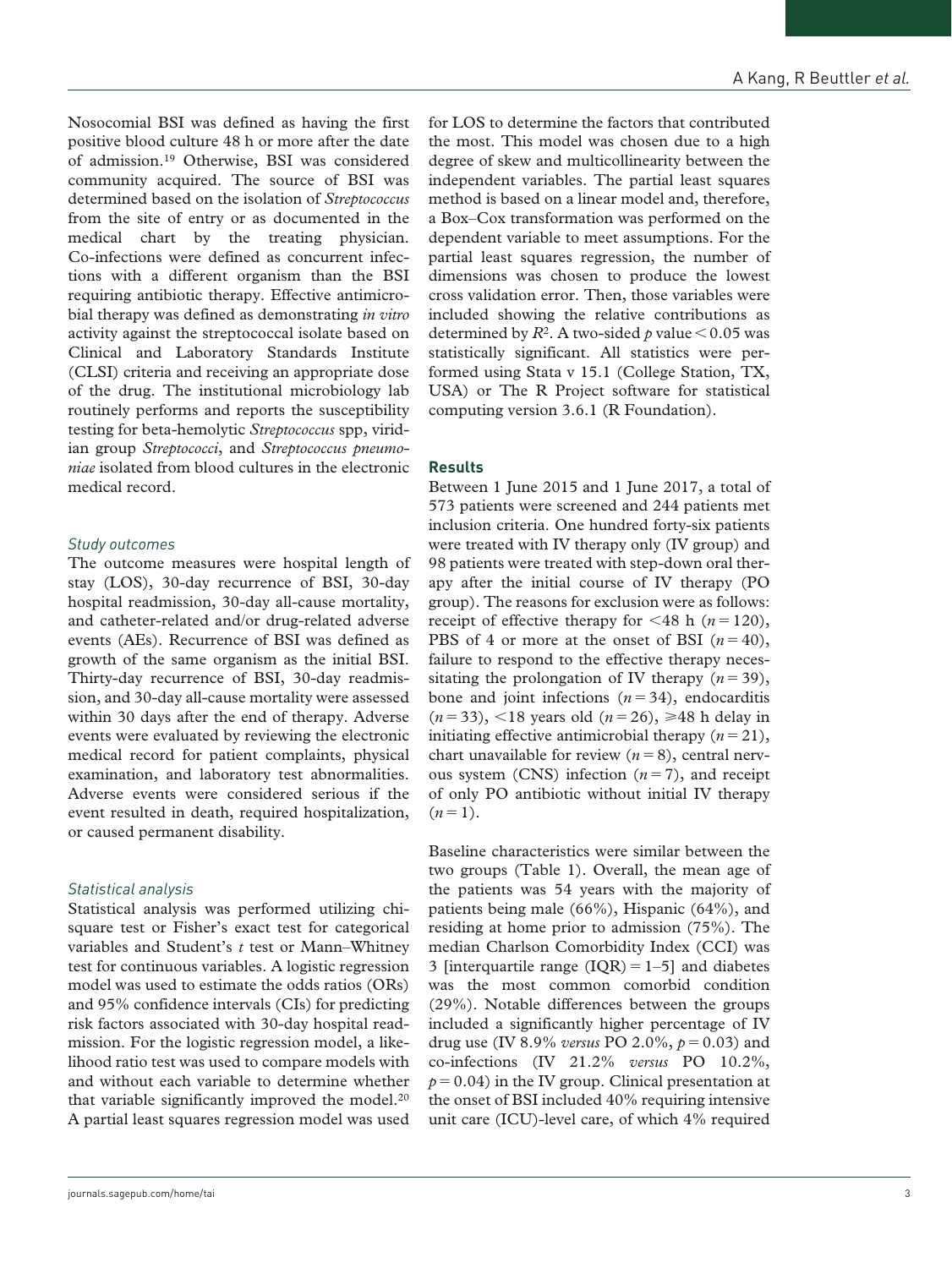|  |  |  |  |  | Table 1. Baseline characteristics and clinical presentations of study participants. |
|--|--|--|--|--|-------------------------------------------------------------------------------------|
|--|--|--|--|--|-------------------------------------------------------------------------------------|

|                                                          | IV group $(n = 146)$ | PO group $(n = 98)$ | p value |
|----------------------------------------------------------|----------------------|---------------------|---------|
| Age, years, mean $\pm$ SD                                | $54 \pm 16.3$        | $53 \pm 15.5$       | 0.53    |
| Male, $n$ $%$                                            | 95 (65.1)            | 66 (66.3)           | 0.78    |
| Ethnicity/race, n (%)                                    |                      |                     | 0.54    |
| White                                                    | 14(9.6)              | 6(6.1)              |         |
| African American                                         | 12(8.2)              | 7(7.1)              |         |
| Hispanic                                                 | 89 (61.0)            | 68 (69.4)           |         |
| Asian                                                    | 8(5.5)               | 2(2.0)              |         |
| Unknown                                                  | 23 (15.8)            | 15(15.3)            |         |
| Residence prior to admission, n (%)                      |                      |                     | 0.44    |
| Home                                                     | 112 (76.7)           | 72 (73.5)           |         |
| LTCF/SNF                                                 | 3(2.1)               | 1(1.0)              |         |
| Community housing/Shelter                                | 2(1.4)               | 4(4.1)              |         |
| Homeless                                                 | 21(14.4)             | 13 (13.4)           |         |
| Jail                                                     | 8(5.5)               | 6(6.1)              |         |
| Outside hospital                                         | 0(0.0)               | 2(2.0)              |         |
| Prior hospitalization, n (%)                             | 39 (26.7)            | 18 (18.4)           | 0.16    |
| IV drug use history, n (%)                               | 13 (8.9)             | 2(2.0)              | 0.03    |
| Immunocompromised, n (%)                                 | 31 (21.2)            | 22 (22.4)           | 0.87    |
| Chemotherapy w/n 6 mo                                    | 12(8.2)              | 7(7.1)              | 0.81    |
| Absolute neutrophil count ≤ 100                          | 0(0.0)               | 0(0.0)              | >0.99   |
| Immunomodulatory therapy or<br>corticosteroids ≥ 14 days | 10(6.8)              | 5(5.1)              | 0.79    |
| Other comorbidities, n (%)                               |                      |                     |         |
| End-stage renal disease                                  | 7(4.8)               | 2(2.0)              | 0.32    |
| Liver dysfunction                                        | 27 (18.5)            | 19 (19.4)           | 0.87    |
| Diabetes mellitus                                        | 45 (30.8)            | 26 (26.5)           | 0.57    |
| Congestive heart failure                                 | 7(4.8)               | 6(6.1)              | 0.77    |
| CCI, median (IQR)                                        | $3(1-5)$             | $2(1-5)$            | 0.07    |
| Co-infections, n (%)                                     | 31 (21.2)            | 10(10.2)            | 0.04    |
| ICU admission, n (%)                                     | 61 (41.8)            | 38 (38.8)           | 0.69    |

*(Continued)*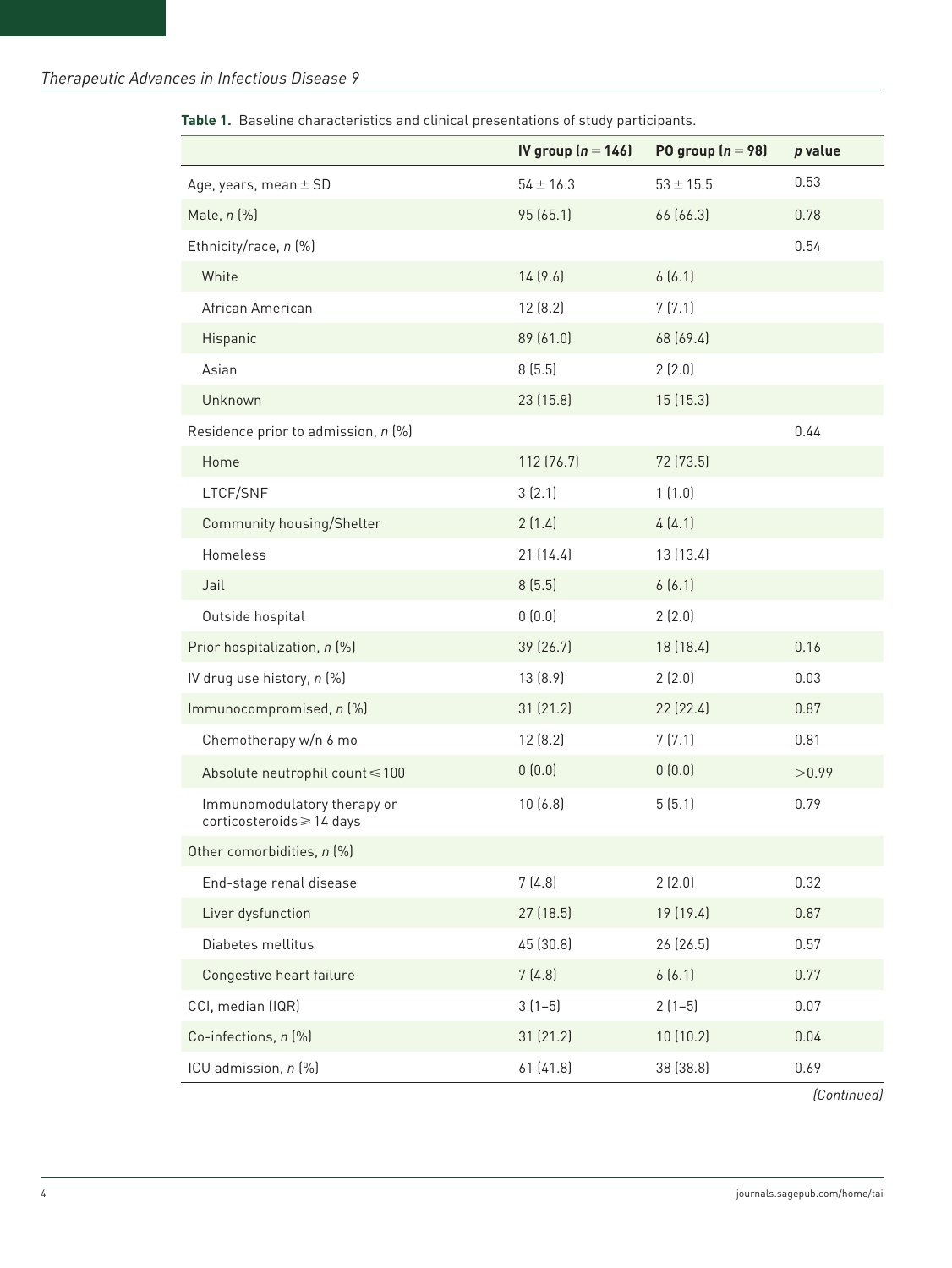|                                                      | IV group $(n = 146)$ | PO group $(n = 98)$ | p value |
|------------------------------------------------------|----------------------|---------------------|---------|
| Use of vasopressor and mechanical ventilation, n (%) |                      |                     |         |
| Use of vasopressor                                   | 10(6.8)              | 5(5.1)              | 0.68    |
| Mechanical ventilation                               | 8(5.5)               | 5(5.1)              | 0.98    |
| <b>Both</b>                                          | 7(4.8)               | 2(2.0)              | 0.48    |
| Lactate, median (IQR)                                | $2.0$ $(1.4 - 2.95)$ | $1.7$ $(1.3-3.2)$   | 0.66    |
| Pitt bacteremia score                                |                      |                     |         |
| $0 - 1$                                              | 105 (71.9)           | 73 (75.5)           | 0.69    |
| $2 - 3$                                              | 41(28.1)             | 25(25.5)            |         |
| Median (IQR)                                         | $1(0-2)$             | $0(0-2)$            | 0.97    |
|                                                      |                      |                     |         |

#### **Table 1.** (Continued)

CCI, Charlson Comorbidity Index; ICU, intensive care unit; IQR, interquartile range; IV, intravenous; LTCF, long-term care facility; PO, oral; SD, standard deviation; SNF, skilled nursing facility.

both vasopressor and mechanical ventilation. Approximately three quarters of patients had PBS of 1 or less (73%). Overall, the clinical presentation between the two groups were similar.

Majority of patients had community-onset BSI (89.8%) (Table 2). The most common source of BSI in the IV group was skin and soft tissue infection (SSTI) (21.2%), intra-abdominal infection (IAI) (19.9%), and pneumonia (17.8%). For the PO group, pneumonia (28.6%) was the most common source of BSI, followed by SSTI  $(14.3\%)$  and IAI  $(11.2\%)$ . Viridans group streptococcus was the most common cause of BSI (IV 25.3% *versus* PO 22.4%, *p*=0.65), followed by *S. pneumoniae* (IV 15.1% *versus* PO 25.5%, *p*=0.05) and *Streptococcus agalactiae* (IV 18.5% *versus* PO 13.3%,  $p = 0.30$ ). The rate of polymicrobial organisms in the blood cultures was similar between the two groups (IV 16.4% *versus* PO  $11.2\%, p=0.25$ .

All patients except for one patient in the IV group received effective empiric antibiotic therapy (Table 3, Figure 1). Ceftriaxone (49%) and fluoroquinolones (41%) were the most common definitive antibiotics prescribed in the IV and PO group, respectively (Figure 2). Median duration of IV therapy prior to PO therapy was 4 days and this duration was similar regardless of BSI source or infecting pathogen. The total duration

of therapy of inpatient and planned outpatient therapy was significantly longer in the PO group (PO 14 days (11–18) *versus* IV 14 days (7–17),  $p < 0.01$ ).

The IV group had significantly longer hospital LOS compared with the PO group by a median of 5 days (Table 4). By partial least squares regression analysis, the most significant determinants for prolonging hospital LOS were having a coinfection, ICU admission, end-stage renal disease (ESRD) on dialysis, diabetes, and prior hospitalization within 3 months. Thirty-day recurrence of BSI (IV 2.1% *versus* PO 1.0%, *p*=0.65) and adverse reactions (IV 1.4% *versus* PO 3.1%,  $p = 0.39$ ) were low in both groups. Of note, all three adverse reactions in the PO group occurred during the IV antibiotic administration prior to switching to the oral formulation, which were nausea/vomiting, localized rash, and catheterrelated thrombophlebitis. In the IV group, one patient had vomiting and one patient had a localized rash. None of these adverse reactions were considered serious. There were no treatment failures identified in the PO group requiring escalation of oral therapy to IV therapy. A subanalysis of clinical outcomes evaluated by infecting pathogen as well as the presence/absence of co-infections resulted in a similar trend for hospital LOS and no difference in 30-day readmission, 30-day mortality, or 30-day recurrence rates.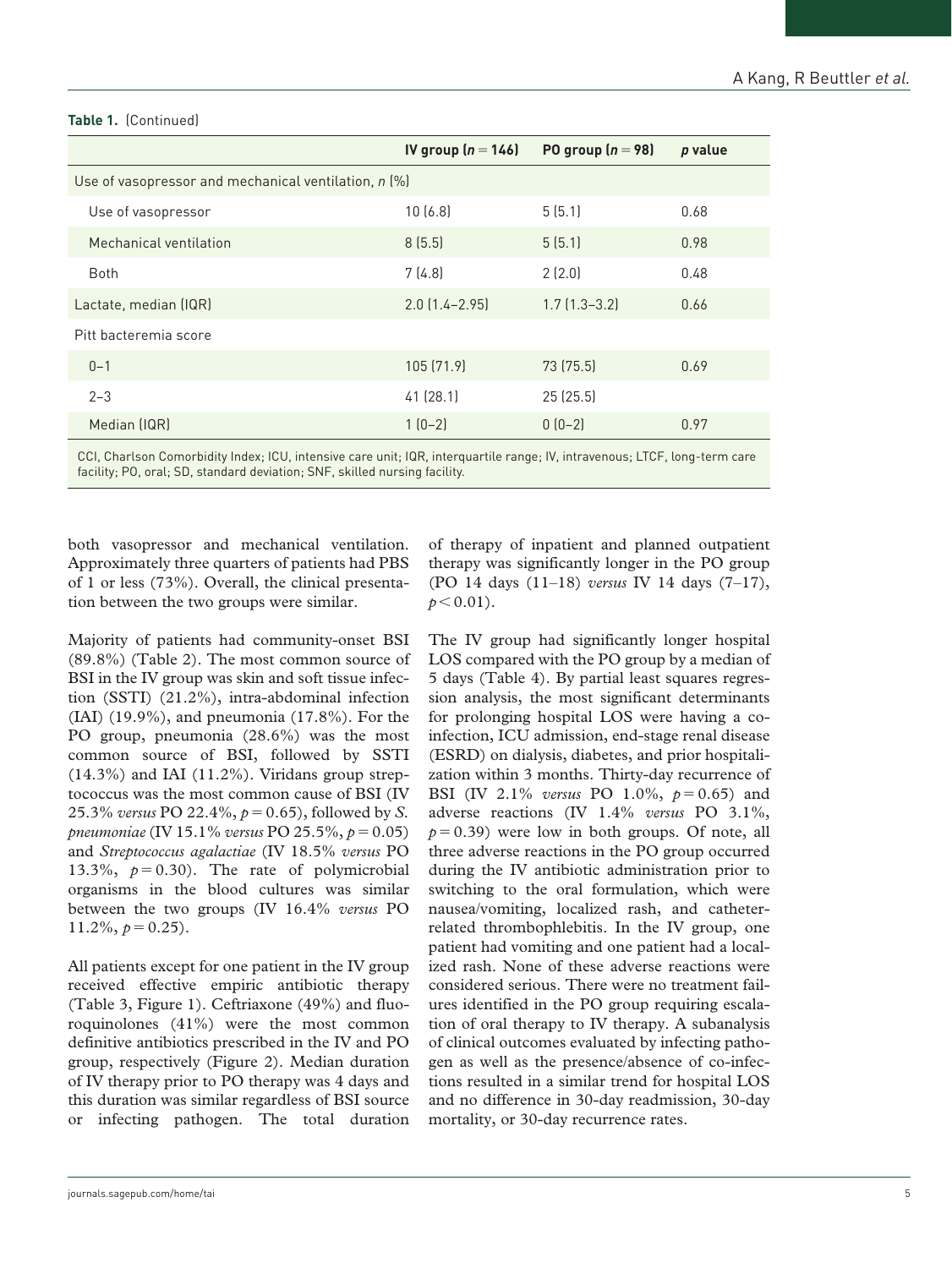#### **Table 2.** Source of bloodstream infection and microbiology.

|                                                      | IV group $(n = 146)$ | PO group $(n = 98)$ | $p$ value |
|------------------------------------------------------|----------------------|---------------------|-----------|
| Community-acquired, n (%)                            | 127 (87.0)           | 92 (93.9)           | 0.08      |
| <b>Polymicrobial Blood Culture</b>                   | 24(16.4)             | 11(11.2)            | 0.25      |
| Source of bloodstream infection, n (%)               |                      |                     |           |
| Pneumonia                                            | 26 (17.8)            | 28 (28.6)           | 0.06      |
| Skin and soft tissue infections                      | 31 (21.2)            | 14 (14.3)           | 0.18      |
| Intra-abdominal infections                           | 29 (19.9)            | 11(11.2)            | 0.08      |
| Urinary                                              | 6(4.0)               | 7(7.1)              | 0.39      |
| Ear-nose-throat infections                           | 5(3.4)               | 2(2.0)              | 0.71      |
| Surgical manipulation                                | 2(1.4)               | 0(0)                | 0.52      |
| Catheter-associated                                  | 1(0.7)               | 1(1.0)              | >0.99     |
| Other                                                | 4(2.7)               | 14 (14.3)           | < 0.01    |
| Unknown                                              | 42 (28.8)            | 21(21.4)            | 0.23      |
| Microbiology, n (%)                                  |                      |                     |           |
| Viridans group streptococcus                         | 37(25.3)             | 22 (22.4)           | 0.65      |
| Streptococcus pneumoniae                             | 22 (15.1)            | 25 (25.5)           | 0.05      |
| Streptococcus agalactiae (group B)                   | 27 (18.5)            | 13 (13.3)           | 0.30      |
| Streptococcus pyogenes (group A)                     | 23 (15.8)            | 17 (17.3)           | 0.86      |
| Streptococcus anginosus                              | 8(5.5)               | 9(9.2)              | 0.31      |
| Streptococcus mitis/oralis                           | 10(6.8)              | 1(1.0)              | 0.05      |
| Streptococcus gallolyticus                           | 6(4.1)               | 2(2.0)              | 0.48      |
| Streptococcus constellatus                           | 2(1.4)               | 5(5.1)              | 0.12      |
| Streptococcus, beta hemolytic (not group A, B, or D) | 4(2.7)               | 0(0)                | 0.15      |
| IV, intravenous; PO, oral.                           |                      |                     |           |

By multivariable logistic regression analysis, diabetes mellitus (adjusted  $OR = 2.4$ , 95%  $CI =$ 1.02–5.58) and prior admission within 3 months (adjusted OR = 3.2, 95% CI = 1.43–7.10) were the most significant factors associated with 30-day readmission. As the choice of IV or PO therapy was not significant by univariate analysis, it was not included in the multivariable model. Overall, 30-day all-cause mortality was 7 (3%) (IV 4% *versus* PO 1%,  $p = 0.16$ . Of the patients who died, four were immunocompromised, four were admitted to the ICU, four had a presumed or identified source of pneumonia, and five had hospital-acquired BSI. Descriptive analysis of clinical outcomes based on PO antibiotic class is provided in Table 5.

#### **Discussion**

The primary objective of this study was to evaluate the effectiveness and safety of step-down oral antibiotic therapy for uncomplicated streptococcal BSIs. We found that the oral group had significantly shorter hospital LOS compared with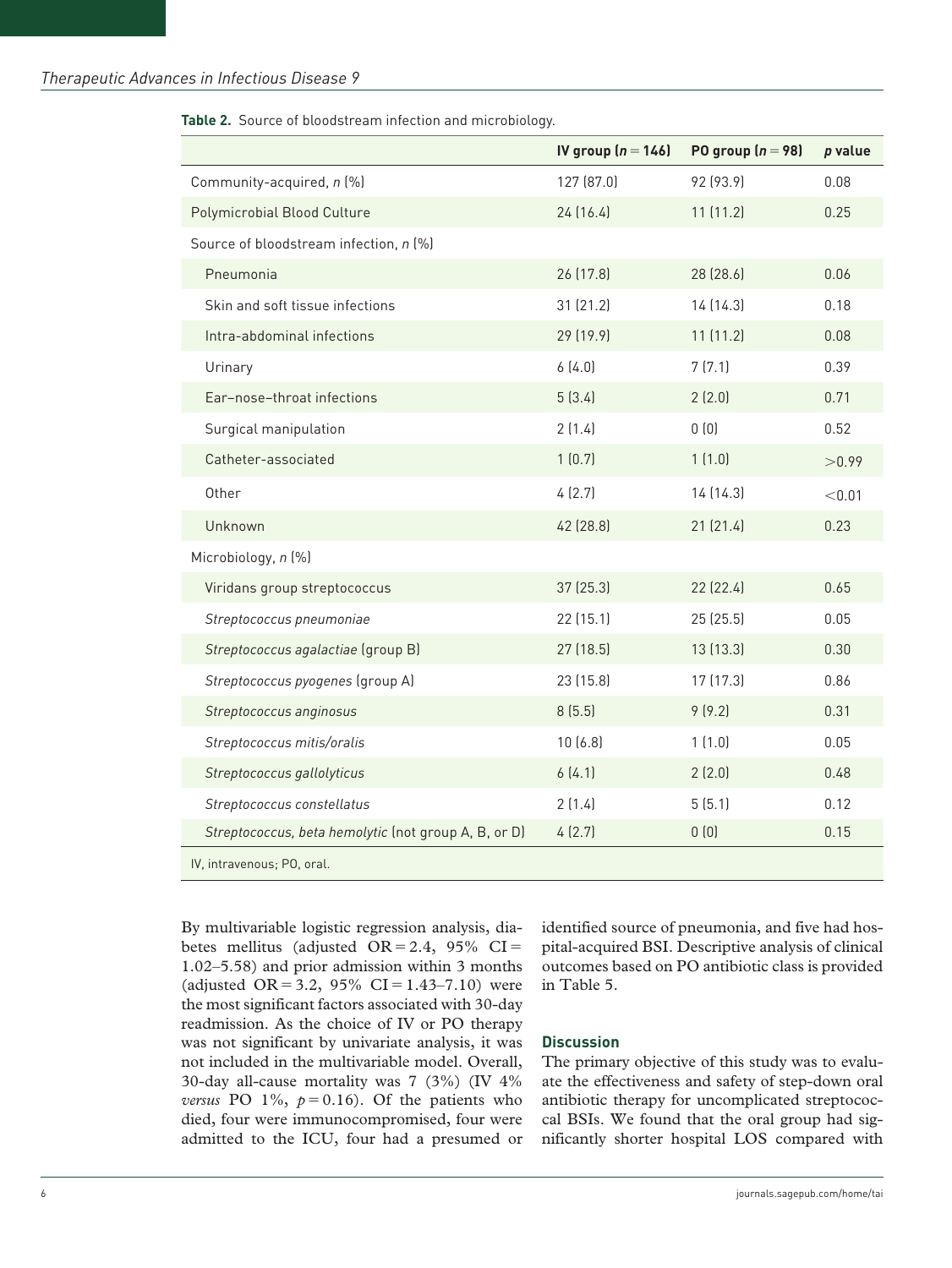#### **Table 3.** Therapeutic management.

|                                                                     | IV group $(n = 146)$ | PO group $(n = 98)$ | p value |
|---------------------------------------------------------------------|----------------------|---------------------|---------|
| Ineffective empiric antibiotic, $n$ (%)                             | 1(0.7)               | 0(0)                | 0.41    |
| Days until directed therapy initiated, median (IQR)                 | $3(2-4)$             | $2(2-4)$            | 0.47    |
| Days of IV therapy until PO antibiotics, median (IQR)               |                      | $4[3-6]$            |         |
| Total duration of inpatient and outpatient therapy,<br>median (IQR) | $14(7-17)$           | $14(11-18)$         | < 0.01  |
| $\mathbf{100}$ $\mathbf{0.10}$                                      |                      |                     |         |

IQR, interquartile range; IV, intravenous; PO, oral.



**Figure 1.** Empiric therapy.

Azithro, azithromycin; Clinda, clindamycin; CTX, ceftriaxone; FQs, fluoroquinolones; IV, intravenous; PTZ, piperacillin/ tazobactam; TMP/SMX, trimethoprim/sulfamethoxazole; Vanco, vancomycin. Some patients received more than one antibiotic.

the IV group, and similar incidence of 30-day recurrence, 30-day mortality, 30-day readmission, and adverse reactions for patients with uncomplicated streptococcal BSI. The convenience of prescribing oral formulations may have aided in earlier discharge from the hospital, although it cannot be concluded this was the contributing factor. The route of discharge antibiotic was not found to be a significant factor to influence hospital LOS by univariate analysis. Potential benefits of discharging patients early from the hospital include decreased risk of hospitalacquired infections and pressure sores, reduced healthcare costs, enhanced utilization of hospital occupancy, and enriched self-dignity.21

IV therapy has previously been the mainstay for BSIs to ensure adequate drug concentrations for culture sterilization and source eradication. Recently, oral therapy has been drawing more attention in light of recent randomized controlled trials in deep-seated infections of bone and joint infections and endocarditis.12,22 In these two trials, outcomes of patients treated with oral therapy were noninferior to continued IV therapy for bone and joint infections and uncomplicated leftsided endocarditis caused by streptococcus, *Enterococcus faecalis*, *S. aureus*, or coagulase-negative staphylococci.12,22 As these two disease states require prolonged durations of therapy, an option of oral step-down therapy can be particularly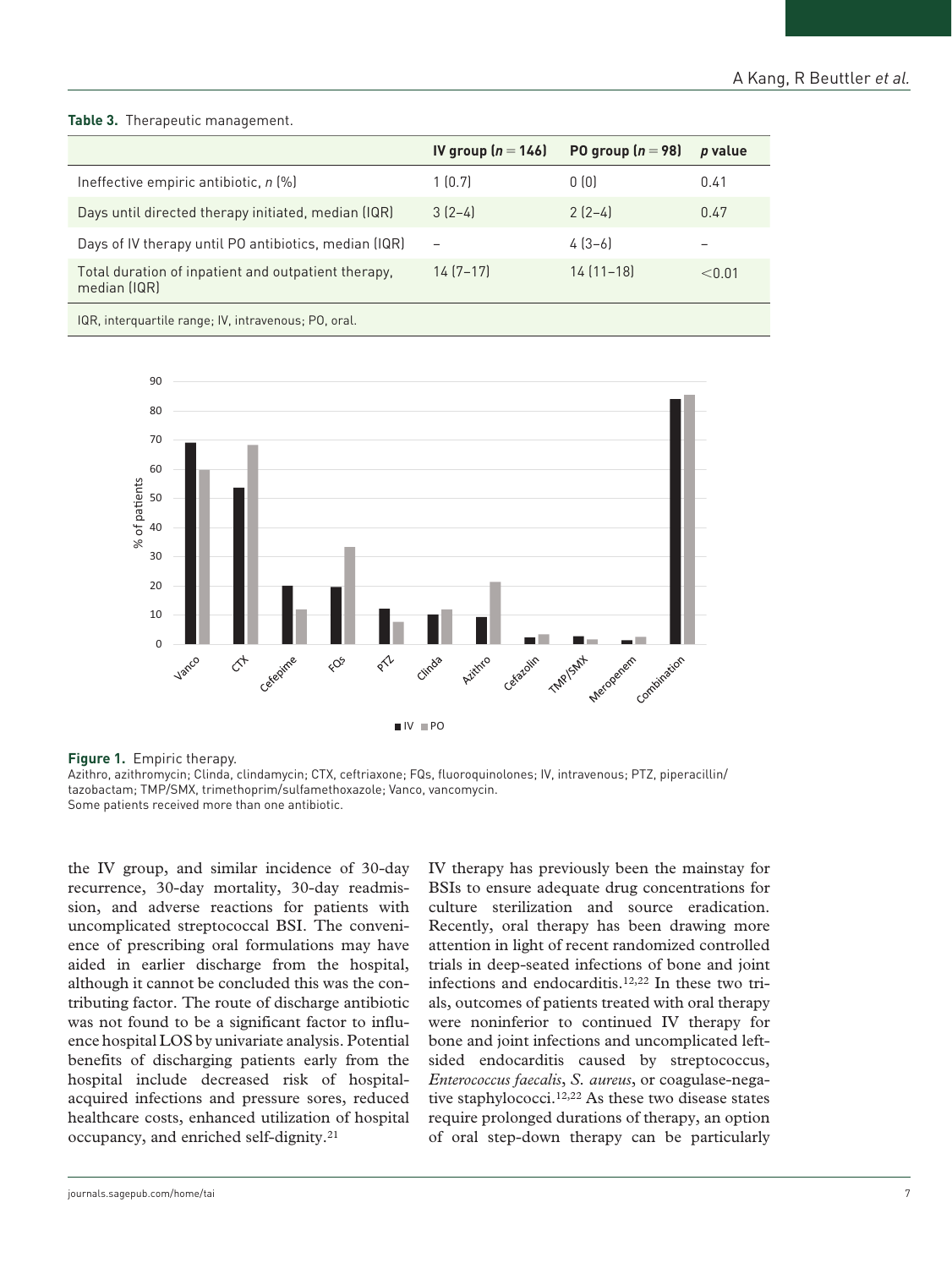

**Figure 2.** Directed therapy: (a) IV-directed therapy. (b) PO-directed therapy. Amox, amoxicillin; Amox/Cla, amoxicillin/clavulanate; Amp, ampicillin; Azithro, azithromycin; CEF, cefepime; Clinda, clindamycin; CTX, ceftriaxone; Doxy, doxycycline; FQs, fluoroquinolones; IV, intravenous; Oxa, oxacillin; Mero, meropenem; PCN, penicillin; PO, oral; PTZ, piperacillin/tazobactam; TMP/SMX, trimethoprim/sulfamethoxazole; Vanco, vancomycin. Some patients received more than one antibiotic.

helpful. Specifically in the endocarditis study, combination oral therapy of two drugs was used for *Streptococcus* spp; thus, the applicability of these regimens will need to be more clearly defined for BSIs without endocarditis.

In BSIs, *S. aureus* BSI has shown conflicting findings in the efficacy of oral therapy, $13,15,23,24$  while

clinical outcomes were comparable between continued IV therapy and step-down oral therapy in Enterobacterales BSI.11,25,26 Specifically in streptococcal BSI, there are limited studies investigating step-down oral therapy for patients compared with IV therapy in an uncomplicated BSI population. Prior studies have focused on speciesspecific BSI or the choice of oral antibiotic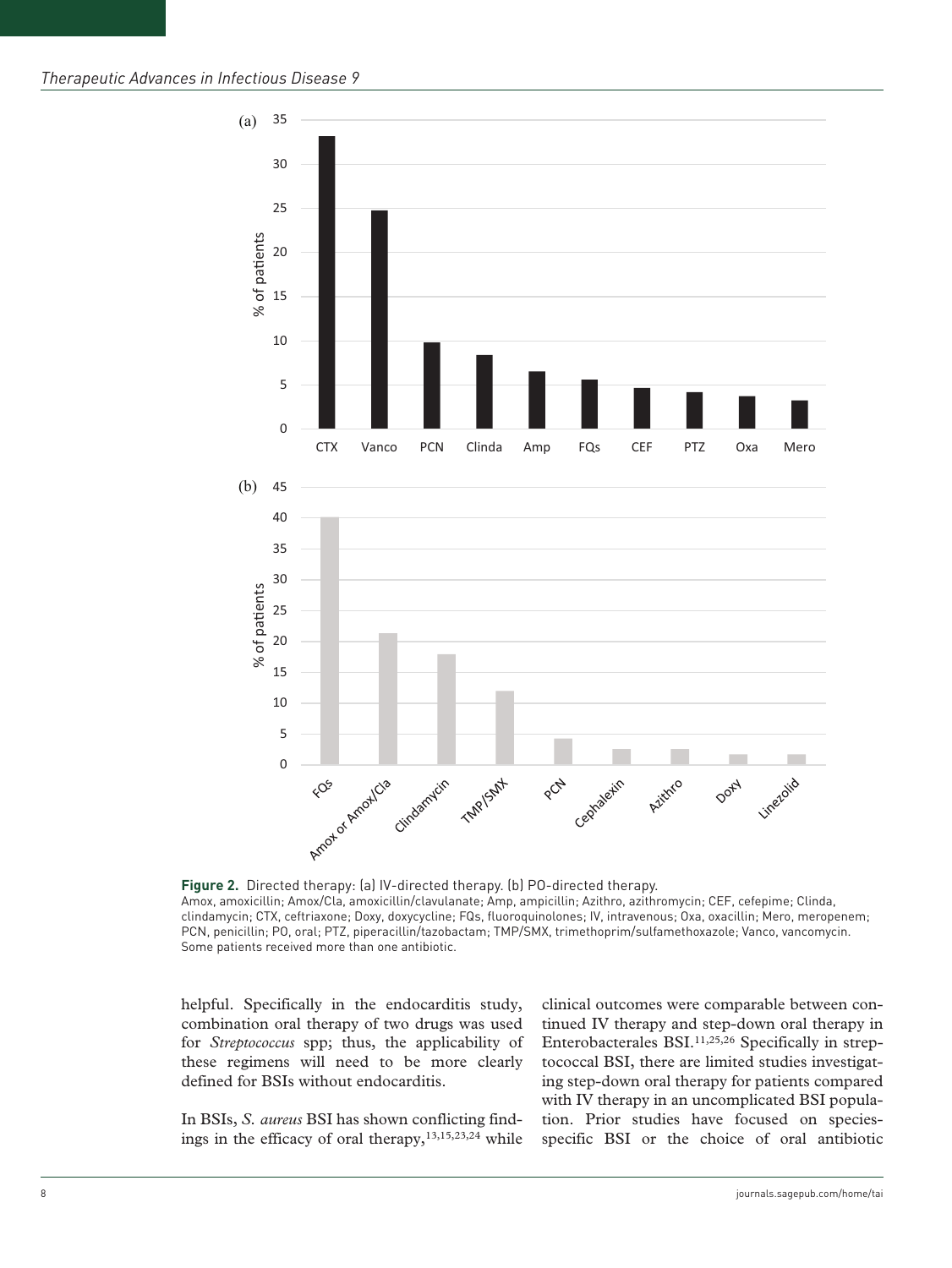therapy on outcomes. One small retrospective study  $(N=36)$  investigating patients with bacteremic *S. pneumoniae* pneumonia suggested that it would be safe to initiate step-down oral therapy within 7 days of hospitalization once patient reaches clinical stability. The mean duration of IV therapy prior to oral therapy was  $3.5 \text{ days.}^{27}$ Similarly, we found that duration of IV therapy prior to oral therapy was relatively short with a median of 4 days, suggesting that early switch to oral therapy may be safe in uncomplicated BSI without a prolonged initial IV course.

From a pharmacokinetic/pharmacodynamic standpoint, *Streptococcus* spp is unique with lower minimum inhibitory concentrations (MICs) compared with other organisms, which makes the oral option very attractive, even for some of the beta-lactam agents that may not have high bioavailability. Recent studies have evaluated oral antibiotics of high (fluoroquinolones, clindamycin, and doxycycline) *versus* low bioavailability (beta-lactam)<sup>28</sup> and fluoroquinolones *versus* oral beta-lactams<sup>29</sup> and **Table 4.** Clinical Outcomes.

|                                   | IV $(n = 146)$ | PO $(n = 98)$ | p value |
|-----------------------------------|----------------|---------------|---------|
| LOS, days, median (IQR)           | $10(5-21)$     | $5(4-6)$      | < 0.01  |
| 30-day recurrence, $n$ $%$        | 3(2.1)         | 1(1.0)        | 0.65    |
| 30-day readmission, n (%)         | 29 (19.9)      | 15(15.3)      | 0.40    |
| 30-day all-cause mortality, n [%] | 6(4.1)         | 1(1.0)        | 0.25    |
| Adverse reactions, n (%)          | 2(1.4)         | 3(3.1)        | 0.39    |
|                                   |                |               |         |

IQR, interquartile range; IV, intravenous; LOS, length of stay; PO, oral.

found comparable outcomes in the beta-lactam group. In our study, beta-lactam agents were the second most commonly utilized oral agents (32%) after fluoroquinolones (40%), although we could not make meaningful comparisons based on oral antibiotic choice on its effect on outcomes due to the small sample size. As the use of fluoroquinolones has increased safety concerns, including Black

|  |  |  |  |  |  |  | <b>Table 5.</b> Clinical outcomes of those treated with step-down oral therapy $(n = 98)$ . <sup>a</sup> |  |
|--|--|--|--|--|--|--|----------------------------------------------------------------------------------------------------------|--|
|--|--|--|--|--|--|--|----------------------------------------------------------------------------------------------------------|--|

|                                           | Fluoroquinolone, <sup>b</sup><br>$n = 39$ | Beta-lactams. <sup>c</sup><br>$n = 31$ | Clindamycin,<br>$n = 16$ | TMP-SMX.<br>$n = 13$ | Azithromycin,<br>$n=3$ | Doxycycline,<br>$n = 2$ | Linezolid,<br>$n=2$ |
|-------------------------------------------|-------------------------------------------|----------------------------------------|--------------------------|----------------------|------------------------|-------------------------|---------------------|
| Infection source, $n$ $%$                 |                                           |                                        |                          |                      |                        |                         |                     |
| <b>PNA</b>                                | 18 (46.2)                                 | 6(19.4)                                | 0(0)                     | 3(23.1)              | 2(66.7)                | 0(0)                    | 0(0)                |
| <b>SSTI</b>                               | 3(7.7)                                    | 6[19.4]                                | 5(31.3)                  | 6(46.2)              | 0(0)                   | 1(50.5)                 | 1(50.0)             |
| A                                         | 3(7.7)                                    | 9(29.0)                                | 0(0)                     | 1(7.7)               | 0(0)                   | 0(0)                    | 0(0)                |
| Urinary                                   | 2(5.1)                                    | 3(9.7)                                 | 1(6.3)                   | 0(0)                 | 0(0)                   | 0(0)                    | 0(0)                |
| <b>ENT</b>                                | 0(0)                                      | 0(0)                                   | 2(12.5)                  | 0(0)                 | 0(0)                   | 0(0)                    | 0(0)                |
| Catheter-associated                       | 1(2.6)                                    | 0(0)                                   | 1(6.3)                   | 0(0)                 | 0(0)                   | 0(0)                    | 0(0)                |
| Other                                     | 4(10.3)                                   | 2(6.5)                                 | 1(6.3)                   | 0(0)                 | 0(0)                   | 1(50.5)                 | 1(50.0)             |
| Unknown                                   | 8(20.5)                                   | 5(16.1)                                | 6(37.5)                  | 3(23.1)              | 1(33.3)                | 0(0)                    | 0(0)                |
| 30-day all-cause mortality,<br>$n \, (%)$ | 0(0)                                      | 0(0)                                   | 1(6)                     | 0(0)                 | 0(0)                   | 0(0)                    | 0(0)                |
| 30-day hospital<br>readmission, $n$ $%$   | 4(10)                                     | 4(13)                                  | 3(19)                    | 1(8)                 | 1(33)                  | 0(0)                    | 1(50)               |
| 30-day bacteremia<br>recurrence, $n$ $%$  | 1(3)                                      | 0(0)                                   | 0(0)                     | 0(0)                 | 0(0)                   | 0(0)                    | 0(0)                |

ENT: ear–nose–throat infections; IAI: intra-abdominal infections; PNA: pneumonia; SSTI: skin and soft tissue infection; TMP/SMX: trimethoprim/ sulfamethoxazole.

aSome patients received more than one antibiotic.

 $b$ Levofloxacin = 26, ciprofloxacin = 13.

 $cA$ moxicillin = 8, amoxicillin/clavulanate = 12, ampicillin = 3, cefdinir = 1, cephalexin = 2, penicillin = 5.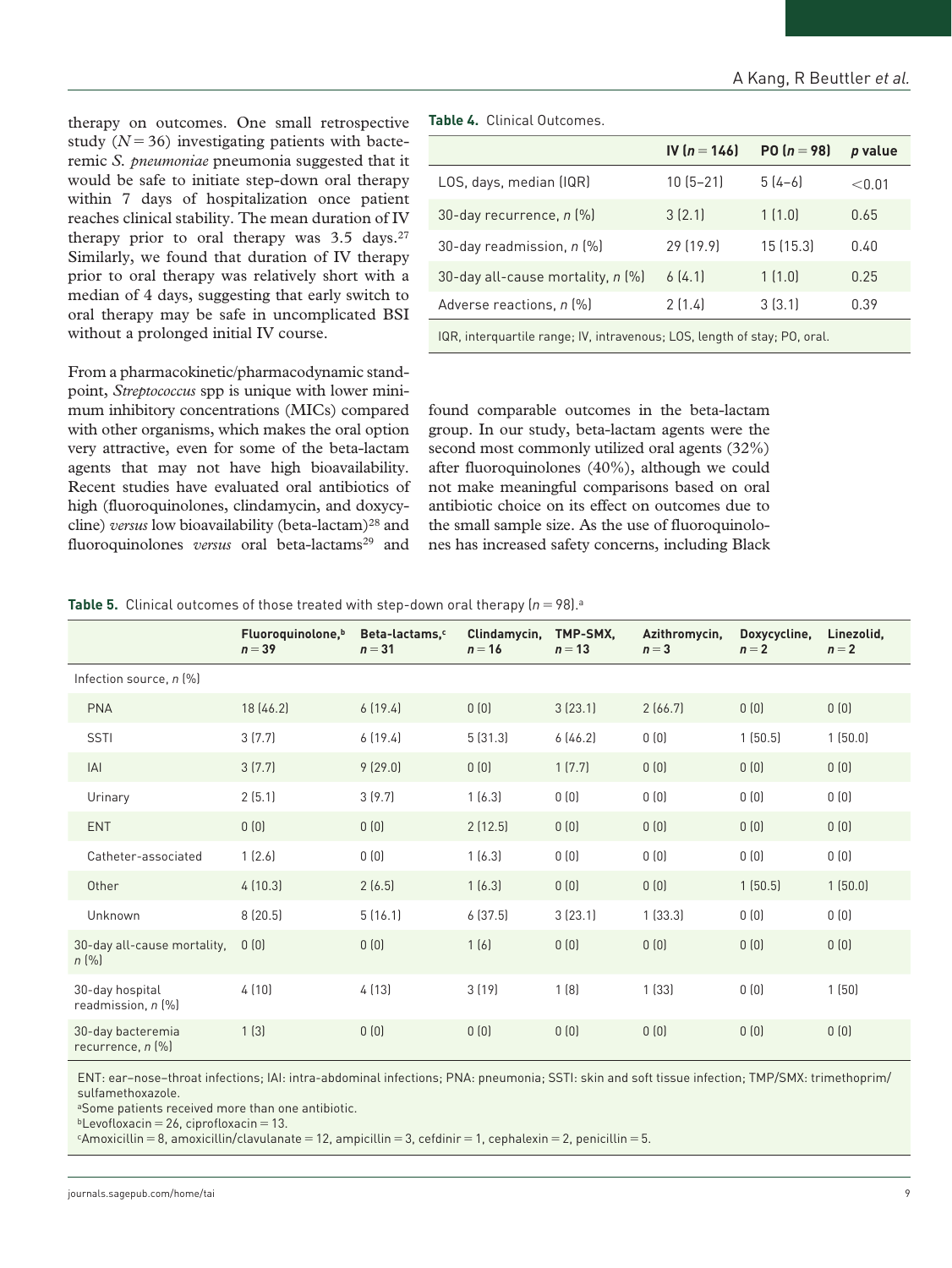box warnings and other collateral damage, oral beta-lactams may be a more attractive option in certain populations.

We found no difference in the clinical outcomes in a subgroup analysis of patients by infecting streptococcal pathogen, except for significantly shorter hospital LOS associated with the PO group. This, however, may have been due to inadequate power to detect such a difference. The selection of oral therapy should be individualized based on patientspecific parameters such as organism MICs, comorbidities, allergy/intolerance, site(s) of infection, ease of administration as well as drug-specific parameters such as pharmacokinetic/dynamics of antibiotics and associated adverse reactions.

Preventing hospital readmission after an index BSI is important for patients and hospitals as this can contribute to significant healthcare and economic burden.30 The overall rate of 30-day readmission in our study was 18%. By logistic regression analysis, having diabetes and history of prior admission within the last 3 months were identified as significant factors associated with 30-day readmission; the route of antibiotic therapy, however, was not. Previous studies also identified prior hospitalizations<sup>31-33</sup> and diabetes<sup>34,35</sup> to significantly increase patient risk for hospital readmission in various patient populations. Thus, optimizing comorbidity management in conjunction with antimicrobial treatment is important to prevent rehospitalizations.

Adverse reactions due to antibiotic therapy were low in our study in both groups. There were no complications such as line infections or thrombosis in the IV group that was found after discharge from the hospital. This is similar to a study by Iversen *et al.*,<sup>12</sup> in which complications from the IV therapy were low. Low complication rates may be due to the relatively short durations of therapy in our study (median 14 days total). Although the rate of complication was low in the IV group, patients likely prefer oral antibiotic therapy for the flexibility of administration and lack of need of coordination with home health services, as well as the decreased costs overall.7

Our study has several limitations worth mentioning. This was a single-center, retrospective study with a relatively small sample size; thus, there may be potential confounding factors we could not control for that may have influenced the choice for IV *versus* PO therapy or patient management. To overcome this bias, we applied strict inclusion and exclusion criteria, as well as conducting a logistic regression and partial least square regression analysis. Socioeconomic characteristics, including payer status, were not assessed, which may have affected outpatient therapy selection. Adverse effects secondary to antibiotic therapy were based on physician or nursing documentation in the electronic medical record; thus, there may have been some adverse effects that were missed. In addition, we were unable to assess adherence of oral antibiotics after discharge, although the rate of recurrence or readmission was low in the PO group. Patients may have been lost to follow-up after hospital discharge if they presented to a hospital outside of the hospital network. It is, however, noteworthy that majority of patients (66%) had outpatient or inpatient follow-up assessments after the index infection. In addition, the hospital is a county facility serving a medically underserved population, where most patients are likely to return to the same hospital if complications were to occur. The overall low 30-day all-cause mortality rate can be attributed to the preselected population with low risk of failure. As this study only included uncomplicated BSI, our findings may not be generalizable for patients with complicated BSIs or those with a more severe initial clinical presentation.

In conclusion, in uncomplicated streptococcal BSI, safety was not compromised by step-down oral antibiotic therapy compared with patient treated with IV therapy. Transition to oral therapy was early in the treatment course at a median of 4 days; the optimal time to transition as well as the optimal choice of oral antibiotic therapy for streptococcal BSI, however, warrant further investigation in a prospective trial.

#### **Acknowledgements**

We would like to thank Jaimie Chen, Michelle Gandawidjaja, and Cynthia Bor for their assistance with data collection.

#### **Author contributions**

**Amy Kang:** Conceptualization; Data curation; Formal analysis; Investigation; Methodology; Project administration; Resources; Software; Validation; Visualization; Writing – original draft; Writing – review & editing.

**Richard Beuttler:** Conceptualization; Data curation; Formal analysis; Methodology;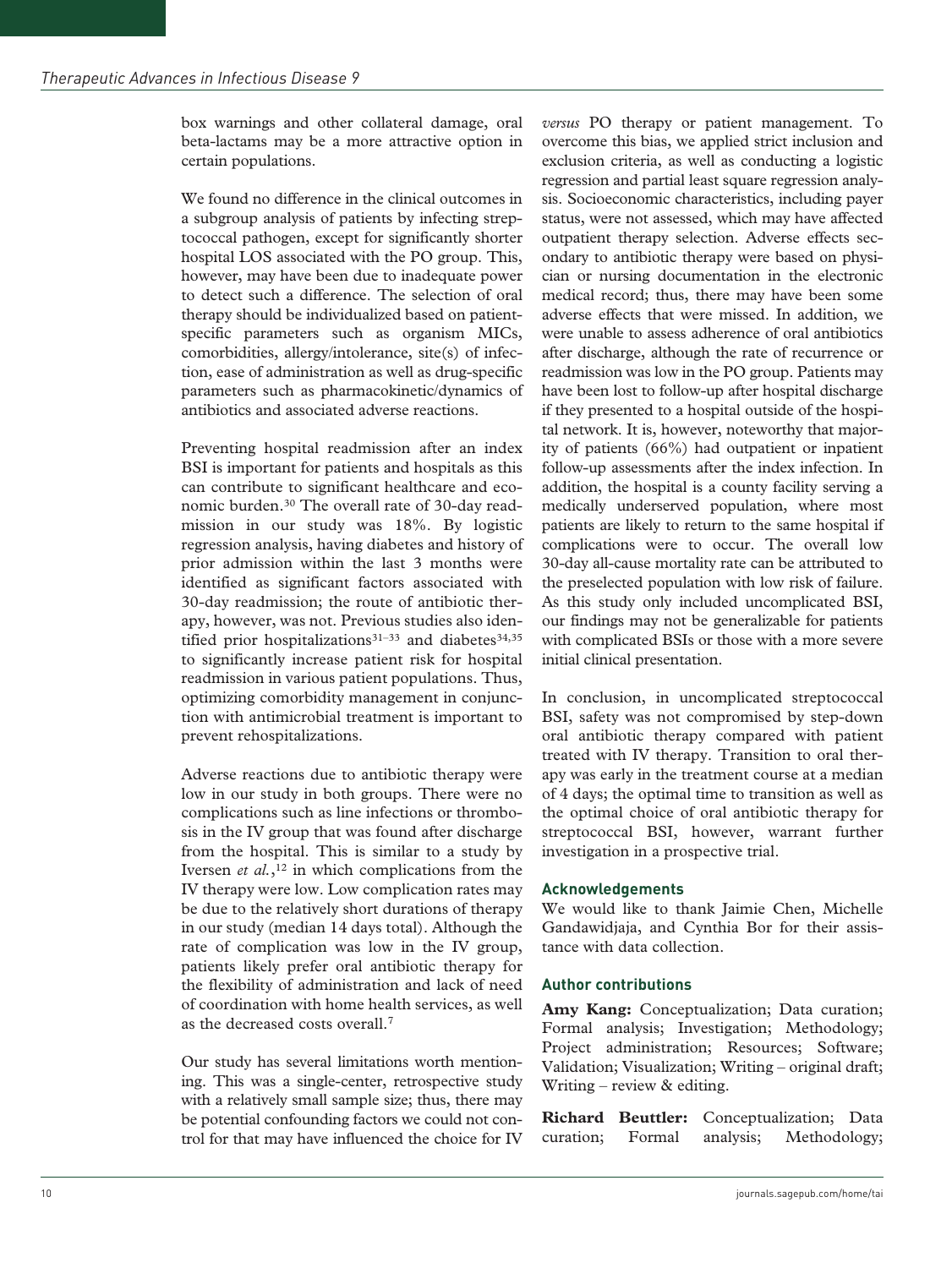Resources; Software; Validation; Writing – original draft.

**Emi Minejima:** Conceptualization; Data curation; Formal analysis; Investigation; Methodology; Resources; Software; Supervision; Validation; Visualization; Writing – review & editing.

#### **Conflict of interest statement**

The authors declared no potential conflicts of interest with respect to the research, authorship, and/or publication of this article.

#### **Funding**

The authors received no financial support for the research, authorship, and/or publication of this article.

#### **Ethical statements**

Approval of the study protocol was obtained from the Institutional Review Board at the University of Southern California (Approval No. HS-18- 40028). Our study did not require consent due to the retrospective nature of this study as medical record review would not change the existing results or care the individuals already received. This study poses no more than minimal risk as the only foreseeable risk is breachable confidentiality. To minimize the risks associated with confidentiality breach, patient data were collected and stored in a secure manner and any patient identifiers were destroyed promptly upon the completion of data collection and analysis.

#### **ORCID iD**

[3619-8904](https://orcid.org/0000-0003-3619-8904)

Amy Kang **b** [https://orcid.org/0000-0003-](https://orcid.org/0000-0003-3619-8904)

### **References**

- 1. Laupland KB. Incidence of bloodstream infection: a review of population-based studies. *Clin Microbiol Infect* 2013; 19: 492–500.
- 2. Rantala S, Vuopio-Varkila J, Vuento R*, et al*. Predictors of mortality in beta-hemolytic streptococcal bacteremia: a population-based study. *J Infect* 2009; 58: 266–272.
- 3. Kumar A, Roberts D, Wood KE*, et al*. Duration of hypotension before initiation of effective antimicrobial therapy is the critical determinant of survival in human septic shock. *Crit Care Med* 2006; 34: 1589–1596.
- 4. Havey TC, Fowler RA and Daneman N. Duration of antibiotic therapy for bacteremia: a systematic review and meta-analysis. *Crit Care Lond Engl* 2011; 15: R267.
- 5. Laing RBS, Mackenzie AR, Shaw H*, et al*. Duration of intravenous therapy and hospital stay according to choice of empirical antimicrobial treatment for community-acquired respiratory infection. *Int J Antimicrob Agents* 1999; 13: 53–56.
- 6. Hauck K and Zhao X. How dangerous is a day in hospital? A model of adverse events and length of stay for medical inpatients. *Med Care* 2011; 49: 1068–1075.
- 7. Krohe M, Eek D, Mazar I*, et al*. Patientreported preferences for oral versus intravenous administration for the treatment of cancer: a review of the literature. *Patient Prefer Adherence* 2016; 10: 1609–1621.
- 8. Chopra V, Anand S, Krein SL*, et al*. Bloodstream infection, venous thrombosis, and peripherally inserted central catheters: reappraising the evidence. *Am J Med* 2012; 125: 733–741.
- 9. Chopra V, O'Horo JC, Rogers MAM*, et al*. The risk of bloodstream infection associated with peripherally inserted central catheters compared with central venous catheters in adults: a systematic review and meta-analysis. *Infect Control Hosp Epidemiol* 2013; 34: 908–918.
- 10. Baumgarten K, Hale Y, Messonnier M*, et al*. Bridging the gap: a collaborative to reduce peripherally inserted central catheter infections in the home care environment. *Ochsner*  $\frac{9}{2}$  2013; 13: 352–358.
- 11. Tamma PD, Conley AT, Cosgrove SE*, et al*. Association of 30-day mortality with oral stepdown vs continued intravenous therapy in patients hospitalized with Enterobacteriaceae bacteremia. *JAMA Intern Med* 2019; 179: 316–323.
- 12. Iversen K, Ihlemann N, Gill SU*, et al*. Partial oral versus intravenous antibiotic treatment of endocarditis. *N Engl J Med* 2019; 380: 415–424.
- 13. Willekens R, Puig-Asensio M, Ruiz-Camps I*, et al*. Early oral switch to linezolid for low-risk patients with Staphylococcus aureus bloodstream infections: a propensity-matched cohort study. *Clin Infect Dis* 2019; 69: 381–387.
- 14. Daver NG, Shelburne SA, Atmar RL*, et al*. Oral step-down therapy is comparable to intravenous therapy for Staphylococcus aureus osteomyelitis. *J Infect* 2007; 54: 539–544.
- 15. Paul M, Bishara J, Yahav D*, et al*. Trimethoprimsulfamethoxazole versus vancomycin for severe infections caused by meticillin resistant